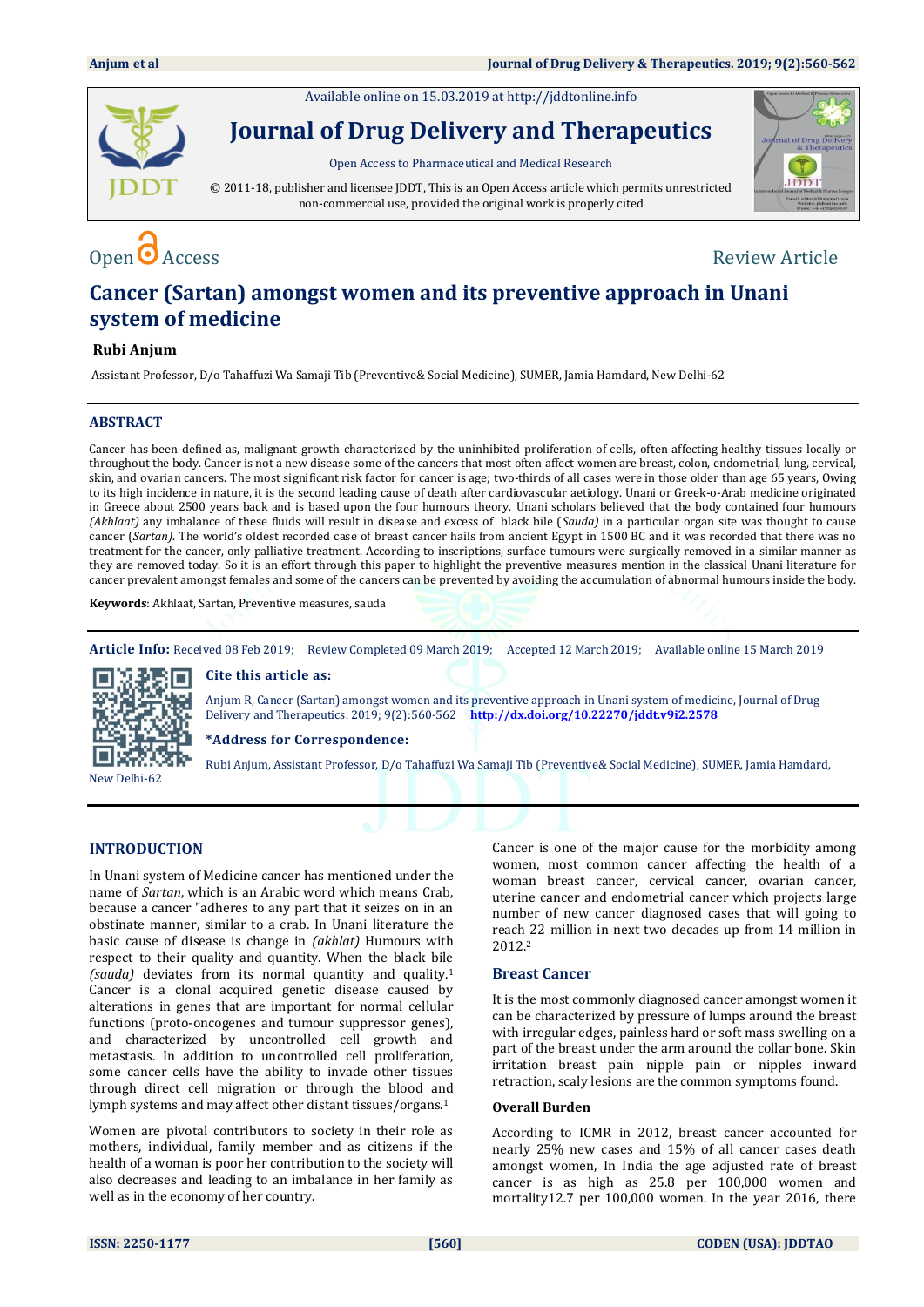were 1.5 lakh new cases of breast cancer, representing 10% of all cancers.<sup>3</sup>

### **Cervical Cancer**

Cervical cancer is the second most common cancer among Indian women, Cervical cancer remains without showing any symptoms till it becomes invasive and goes into the nearby tissues, the most common symptoms includes the normal vaginal bleeding including postmenopausal bleeding, bleeding after sexual intercourse or unusual discharge from the vagina and back pain. 4

#### **Overall burden of the Disease**

Around 85% of the Global burden of cervical cancer has been observed in the developing countries it is the second most common cancer in India and accounts 17% of all cancer related death among women.<sup>5</sup>

Although HPV (human papillomavirus) is the most common cause of cervical cancer, there are other factors that increase the risk of death. These include genital infections, tobacco use, long-term use of hormonal contraceptives, and coinfection with HIV (human immunodeficiency virus).<sup>6</sup>

### **Ovarian Cancer**

It usually affects the middle age, the one who have attained menopause but it may develop in younger women as well. It is usually diagnosed in the advanced stages with 71% patients diagnosed in stage 3<sup>rd</sup> and 31% in stage 4<sup>th</sup>.<sup>7</sup> It is often remains asymptomatic in its early stages the most common symptoms include abdominal pain, bloating, trouble with eating, a feeling full quickly frequent urination, pain during intercourse Although the ovarian cancer affects anyone, certain factors may also increase the risk of getting it, these may include old age, family history of ovarian cancer, genetic abnormalities etc.<sup>7</sup>

#### **Overall Burden**

It is the second most common type cancer amongst all Gynaecological cancer and has the worst prognosis with a 5 year survival approximately. In India, the ovarian cancer incidence (age-adjusted rate per 100,000) in different population-based cancer registries is reported to range from 1.7 to 15.2 for the year 2012 to 2014. An increasing trend of this cancer has been observed since 1982 to date. The projected number of cases for this cancer in India for 2015 and 2020 are 45,231 and 59,276, respectively.<sup>8</sup>

#### **Endometrial Carcinoma and Uterine Sarcoma**

Endometrial Carcinoma and Uterine Sarcoma are the two main types of uterine cancer, cancer of the endometrium is the most common gynaecological malignancy. In develop countries it is ranked as the 6th the most common cancer amongst women. In India endometrial cancer has the second most common malignancy after cervical cancer and is characterised by vaginal bleeding, pain in pelvic region, palpable mass, unusual weight loss and spotting.

#### **Overall burden**

In 2014, US population almost 25.7 per 100,000 cases of endometrial cancer has been reported every year with the no. of death 4.6 per 100,000 women. In India patient with five year survival rate have a good outcome as compare to the global status , study documented that 95% of 5 year survival rate has been seen amongst Indian women , prognosis of the uterine sarcoma is quite poor because of its asymptomatic nature which affects the time of the diagnosis, recurrence rate and distant metastasis. <sup>9</sup>

#### **Unani Concept of Cancer (Sartan)**

In Unani system of Medicine cancer has mentioned under the name of *Sartan*, which is an Arabic word which means Crab, as it stick to its prey like a crab. Sartan has been defined as a type of malignant, melanotic swelling which can occur anywhere in the body.10,11

According to Ancient Unani scholar's human body have four basic fluids, called as humours *(Akhlaat)*. These are Blood (*Dam)*,Phlegm (*Balgham)*, Yellow bile (*Safra)* and Black bile (*Sauda)*. The humours are vital spirits that course through the blood vessels, exert control over the body's metabolism, and influence the function of all physiological systems. the concept of cancer has been described by many eminient scholar viz, *Galen* (131-210AD), *Al-Razi* (865-925 AD), *AL-Zahrawi* (939-1013 AD) 1037AD),Cancer has been a disease of Black bile humour *(Sauda)*, it is caused by an imbalance of this humour, or when one or more humours become out of balance along with it, In severe cases, all four humours may be disordered.<sup>10</sup> It is believed that cancer is the end stage of the degeneration of the metabolic efficiency of the body. The extinguishing of the innate heat (*Hrarat-e-Gharizia*) brought on primarily by incorrect diet and other imbalances in various aspects of life, usually occurring over a long period of time.

Generally, it is developed in those persons whose built is obese and flabby that is one of the reason for its high incidence amongst females particularly in those hollow organs of the body where the causative matter *(Ghair TabaiSauda)* Morbid Melancholic Humour easily gets accumulated viz. Breast, lungs, cervix, and uterus etc.12, 13 It starts with small swelling that increases in size with time. The roots of the swelling are deep with prominent vessels and spreads up very rapidly.10, 11

#### **Preventive Measures for Cancer:**

Unani Scholars and physician have not only explained the concept of cancer (Sartan) but they firstly focussed upon the idea of prevention of disease, instead of treating them, they have described a chapter on knowledge of protecting the health (Ilm Hifz-e-Sehat) in which they stated as the science of regulating the healthy body condition to preserve health. They have categorized this branch in three major areas as:

(a) Promotion or preservation of health (*Hifze Sehat*)

(b) Prevention of disease through non pharmaco-therapeutic approach (T*aqaddum bil hifz*)

(c) Protection of the susceptible (*Tadabeer Abdane Zaeefa*) 10

By creating a balance between humours and by adopting above mentioned knowledge of protection may lead to decrease incidences of Cancer in following manner. 10,11,12,13,14,16

- 1. The body should be de‐toxified from (*Saudawi maada)* Morbid Melancholic Humour.
- 2. Prevention from (*Garam wa khusk*) hot and dry temperament producing food.
- 3. Avoidance of alcohol.
- 4. Fresh and pollution free air for breathing.
- 5. Avoiding exposure to excessive heat or excessive cold.
- 6. Stoppage of tobacco chewing and smoking.
- 7. Avoiding smoked foods and preserved foods etc.
- 8. Avoiding excess of non-vegetarian diet.